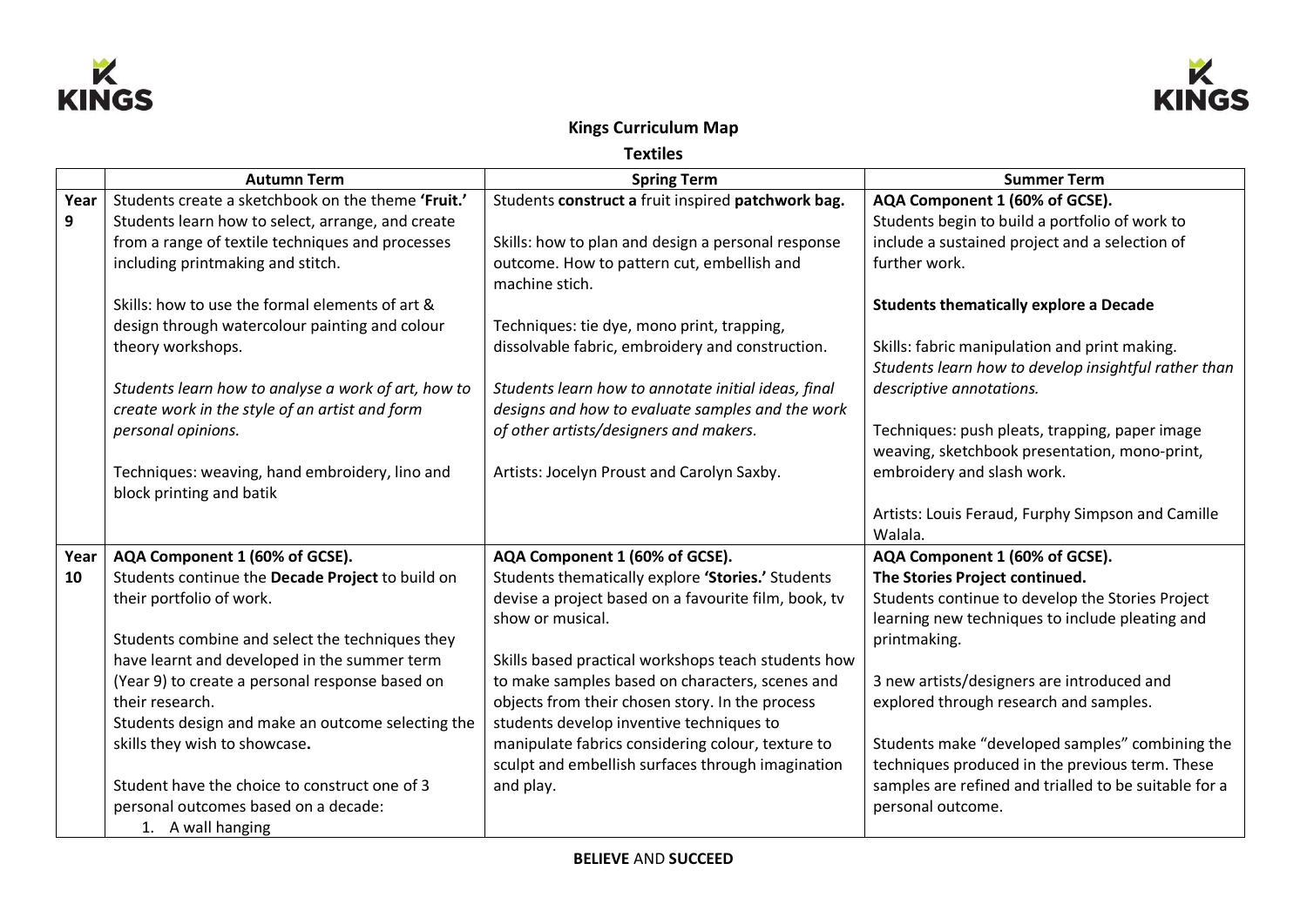



| INITUJ |                                                                                                          |                                                     | muve                                                                                                 |
|--------|----------------------------------------------------------------------------------------------------------|-----------------------------------------------------|------------------------------------------------------------------------------------------------------|
|        | 2. An upcycled jacket                                                                                    |                                                     | Artists: Allison Willoughby, Carolyn Saxby and                                                       |
|        | 3. A skirt                                                                                               |                                                     | Deepa Panchamia.                                                                                     |
|        | Skills: 3D and garment construction, pattern                                                             |                                                     |                                                                                                      |
|        | cutting, embellishment, fashion illustration, design                                                     |                                                     |                                                                                                      |
|        | and how to consider composition and scale.                                                               |                                                     |                                                                                                      |
|        | Artists: Memphis Group and Fay Maxwell.                                                                  |                                                     |                                                                                                      |
| Year   | AQA Component 1 (60% of GCSE).                                                                           | AQA Component 2 (40% of GCSE). AQA provide an       | Both component 1 and 2 are Non-exam assessment                                                       |
| 11     | Students conclude the portfolio of work for the                                                          | externally set assignment from 2 Jan. Students      | (NEA) set and marked by the academy and                                                              |
|        | Stories Project with a personal outcome.                                                                 | select and respond to a starting point and          | moderated by AQA during a visit. Moderation will                                                     |
|        | Students design and make with the option to                                                              | demonstrate, through an extended creative           | normally take place in June.                                                                         |
|        | construct:                                                                                               | response, their ability to draw together different  |                                                                                                      |
|        | 1. A corset                                                                                              | areas of knowledge, skills and/or understanding in  |                                                                                                      |
|        | A wall hanging                                                                                           | response to their chosen theme. A preparation       |                                                                                                      |
|        | 3. An option of their choice.                                                                            | period of approx. 10 weeks is followed by 10 hours  |                                                                                                      |
|        |                                                                                                          | of supervised unaided work in which students are    |                                                                                                      |
|        | Skills: New garment construction, pattern                                                                | required to realise their intentions.               |                                                                                                      |
|        | markings/seam allowance, pattern cutting,                                                                |                                                     |                                                                                                      |
|        | fastenings, finishings, embellishment, design and                                                        |                                                     |                                                                                                      |
|        | how to consider composition and scale.                                                                   |                                                     |                                                                                                      |
| Year   | <b>Avant Garden</b>                                                                                      | Portfolio of work continued. Students study artists | Personal Investigation continued. Students develop                                                   |
| 12     | Portfolio of work. Students are introduced to a                                                          | and designers of choice leading to a personal       | their work from initial intentions to create a series                                                |
|        | series of skills-based workshops with dyeing,                                                            | outcome. Students hone skills to create samples     | samples informed by an aspect of contemporary or                                                     |
|        | printing and embellishment as a core activity                                                            | that showcase their ability to observe. Annotation  | past practice of artists, photographers, designers or                                                |
|        | throughout. Specialist areas include screen printing                                                     | demonstrates critical understanding of contextual   | craftspeople.                                                                                        |
|        | and fabric manipulation. The emphasis of this                                                            | sources, decisions leading to the development and   | Students evidence their ability to research and                                                      |
|        | component is the development of understanding                                                            | refinement of ideas.                                | develop ideas and relate their work in meaningful<br>ways to relevant critical/contextual materials. |
|        | and skills using an appropriate range of materials,<br>processes and techniques. Annotation is used as a | A Level Component 1. Personal Investigation, 60%    | PI written focus this term: students' complete                                                       |
|        | way to consolidate initial ideas, charting the                                                           | of A Level. This is a practical investigation       | section 2 of the 1000 - 3000 essay.                                                                  |
|        | thought process over time, examining materials,                                                          | supported by written material. Students are         |                                                                                                      |
|        | techniques and processes.                                                                                | required to conduct a practical investigation, into |                                                                                                      |
|        |                                                                                                          | an idea, issue, concept or theme, supported by      |                                                                                                      |
|        |                                                                                                          | written material. The focus of the investigation    |                                                                                                      |
|        |                                                                                                          | must be identified independently by the student     |                                                                                                      |
|        |                                                                                                          |                                                     |                                                                                                      |